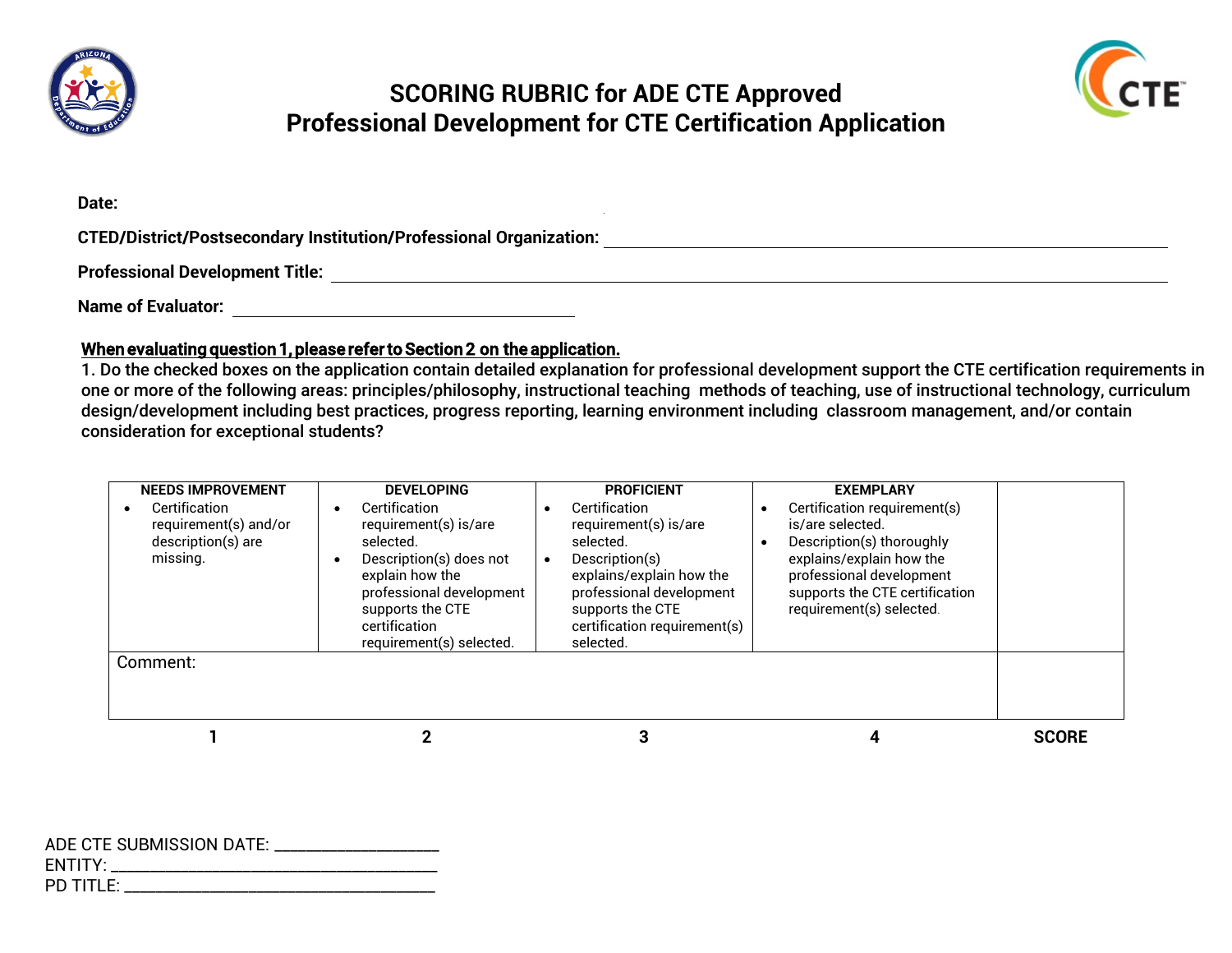## *When evaluating questions 2-3, please refer to section 3 on the application.*

2. Does the application include a syllabus? Does the application provide research supporting the rigor needed to substantiate the professional development as equivalent to post-secondary institution coursework for CTE certification?

| <b>NEEDS IMPROVEMENT</b><br>Syllabus and/or research<br>is not included. | <b>DEVELOPING</b><br>Syllabus or research is<br>not included.<br>Syllabus outline or<br>research is not detailed. | <b>PROFICIENT</b><br>Syllabus and research are<br>$\bullet$<br>included.<br>Research supports the<br>rigor of Postsecondary<br>Institution coursework. | <b>EXEMPLARY</b><br>Syllabus and research are<br>included.<br>Both syllabus and research<br>thoroughly support the rigor of<br>Postsecondary Institution<br>coursework. |              |
|--------------------------------------------------------------------------|-------------------------------------------------------------------------------------------------------------------|--------------------------------------------------------------------------------------------------------------------------------------------------------|-------------------------------------------------------------------------------------------------------------------------------------------------------------------------|--------------|
| Comment:                                                                 |                                                                                                                   |                                                                                                                                                        |                                                                                                                                                                         |              |
|                                                                          |                                                                                                                   |                                                                                                                                                        |                                                                                                                                                                         | <b>SCORE</b> |

**3.** *Does the application provide examples of projects, products, and assignments that support the expected outcomes/objectives of this* professional development to meet continuing education requirements for CTE certification?

| <b>NEEDS IMPROVEMENT</b><br>Outcomes/objectives are<br>not included and/or<br>projects, products,<br>and/or assignments are<br>not included. | <b>DEVELOPING</b><br>Outcomes/objectives are<br>included<br>Examples of projects,<br>products, and/or<br>assignments do not<br>support the<br>outcomes/objectives. | <b>PROFICIENT</b><br>Expected<br>outcomes/objective are<br>stated clearly.<br>Projects, products, and<br>assignments support the<br>outcomes/objectives. | <b>EXEMPLARY</b><br>Expected outcomes/objective<br>are stated clearly.<br>Projects, products, and<br>assignments thoroughly<br>support the<br>outcomes/objectives. |              |
|----------------------------------------------------------------------------------------------------------------------------------------------|--------------------------------------------------------------------------------------------------------------------------------------------------------------------|----------------------------------------------------------------------------------------------------------------------------------------------------------|--------------------------------------------------------------------------------------------------------------------------------------------------------------------|--------------|
| Comment:                                                                                                                                     |                                                                                                                                                                    |                                                                                                                                                          |                                                                                                                                                                    |              |
|                                                                                                                                              |                                                                                                                                                                    |                                                                                                                                                          |                                                                                                                                                                    | <b>SCORE</b> |

| ADE CTE SUBMISSION DATE: ____________________ |
|-----------------------------------------------|
|                                               |
| ${\sf PD}$ title: $\rule{1em}{0.15mm}$        |